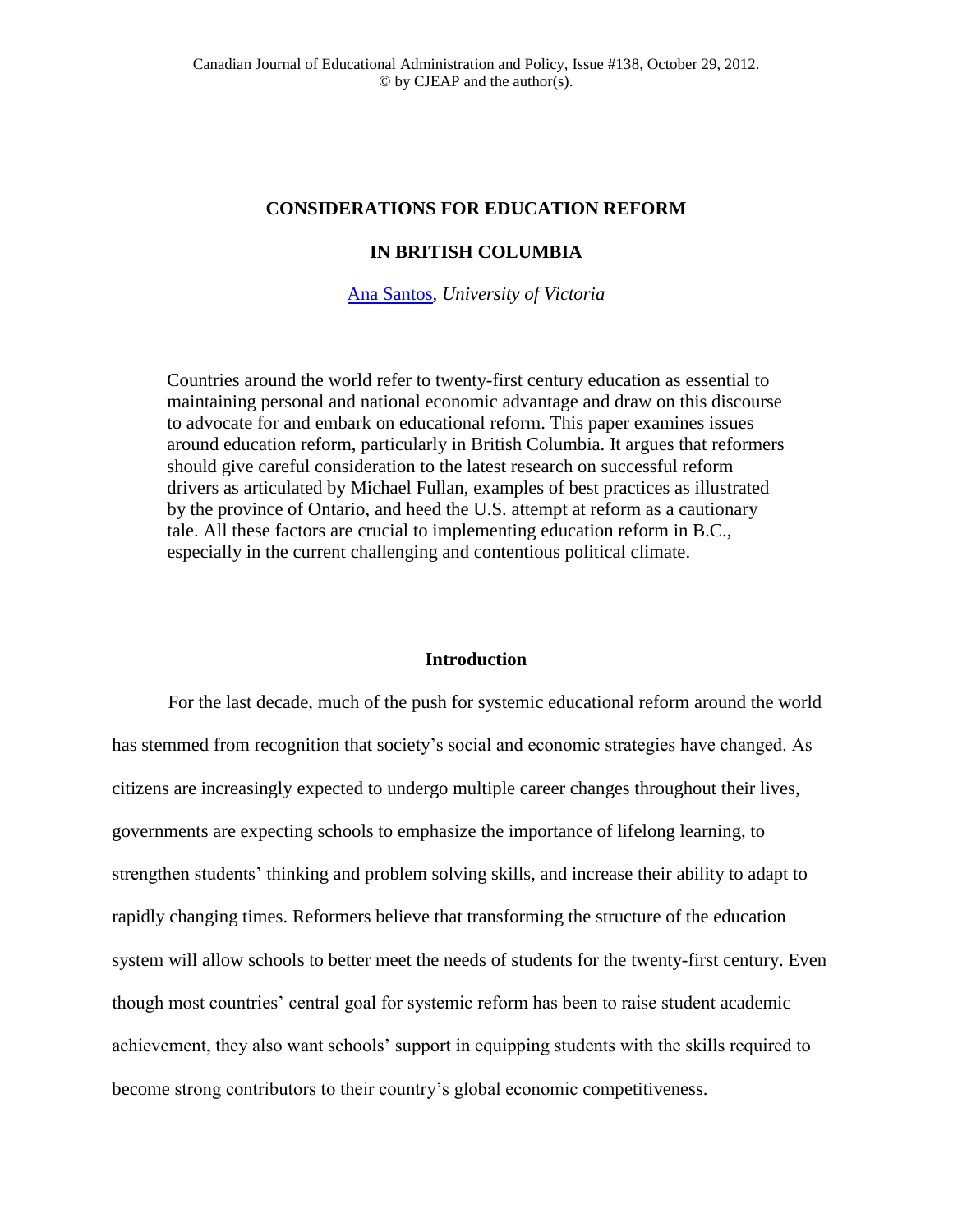In British Columbia, the Ministry of Education has drawn from this global twenty-first century education rhetoric to frame the need for educational reform in the province, articulating their vision in the recently unveiled *B.C. Education Plan* (2011). For many, the twenty-first century agenda can be construed as an attempt to explicitly bridge B.C.'s school plan with neoliberal desire (Steeves, 2010). Education as it stands, the current Liberal government argues, does not fit their goals of citizenship and global commerce (Premier's Technology Council, 2010). B.C. is not alone. Other provinces in Canada are also undergoing reform using the same ideological argument, and countries including Australia, the United States, the United Kingdom, China, and Singapore, refer to twenty-first century education as essential to maintaining personal and national economic advantage (American Association of Colleges for Teacher Education, 2010; Organisation for Economic Co-operation and Development, 2011; Whelan, 2009).

This paper examines issues around education reform in general, as well as issues particular to the present context for education reform in B.C. It argues that careful consideration of the latest research on reform as well as of examples of best practices, as illustrated by some countries' success stories as education reformers, is critical to implementing a successful education reform in B.C. This paper is divided into three main sections. The first considers general issues around education reform. The second examines some challenges for reform in B.C. The historically combative relationship between the Ministry of Education and the organization representing the teaching force, the British Columbia Teachers' Federation (BCTF), provides a substantial challenge to implementing education reform. Lastly, the third section draws on Michael Fullan's (2011) drivers for educational reform to frame discussion around required conditions for successful reform in B.C. Examples from successful reform stories such as the province of Ontario, and a less successful example, the United States, are discussed.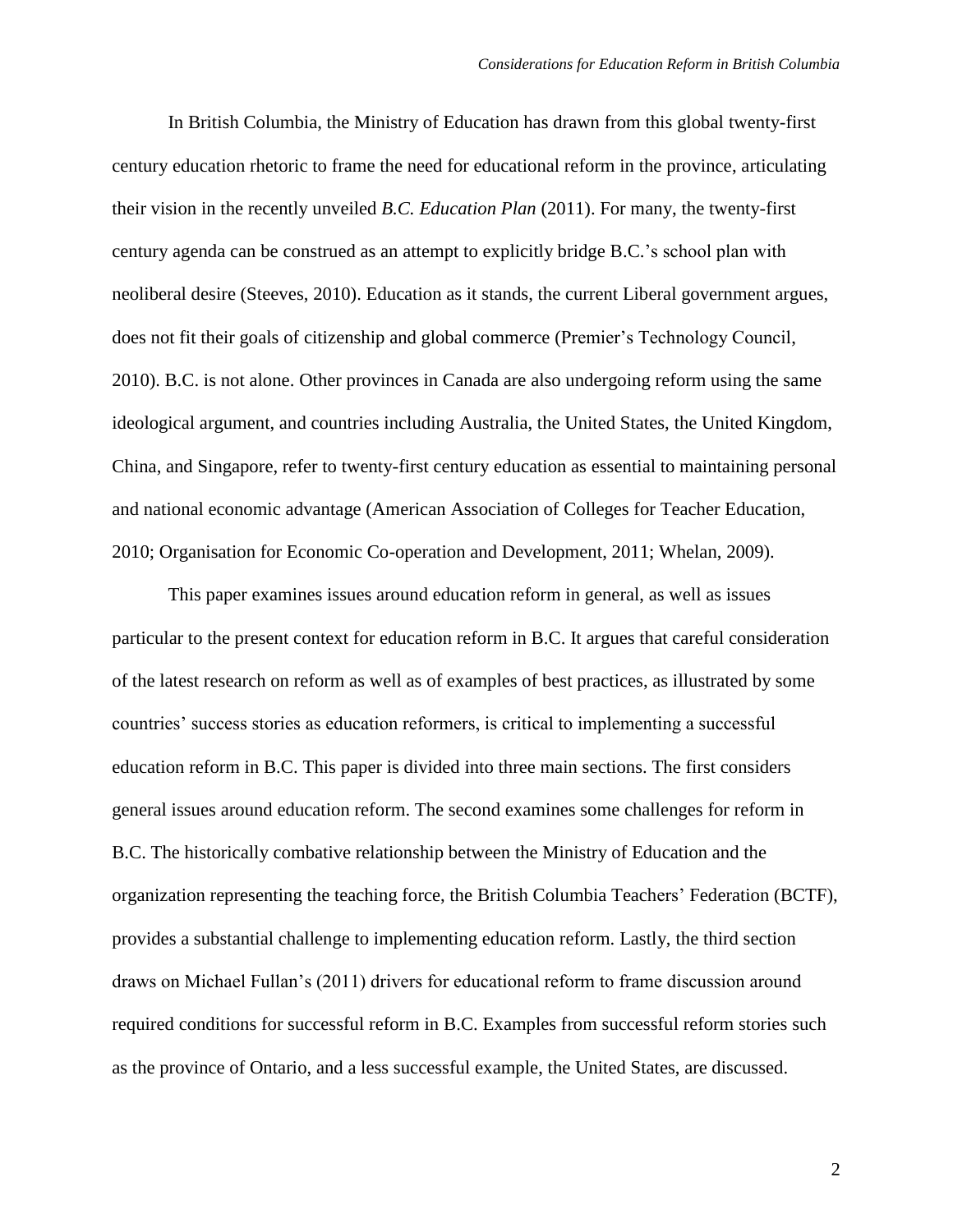### **General Issues Around Education Reform**

Education reforms have been around ever since schools began (Tyack & Cuban, 1995). Changing governments are always looking for ways to implement initiatives that align with their political ideology. Often, those changes are not based on reliable research evidence, which may account for the high rate of unsuccessful reform attempts to date (Levin, 2010). The growth of international comparison tools for student achievement, such as the Organization for Economic Co-operation and Development (OECD) Programme for International Student Assessment (PISA) results, has enhanced the global level of awareness and competitiveness. Aiming to improve test results, together with the belief that education is the vehicle for economic advantage, countries around the world are diligently working to reform their education systems. Despite the dramatic increase in education reform efforts in most countries, their impact on overall levels of student academic achievement has not been as successful as anticipated (Clarke, Harris, & Reynolds, 2004). Levin (2010) argues that governments in general have not been very successful in implementing reform because they usually do what it is easier for them to control: that is, make changes through policy to the structural aspects of the system, such as finance, workforce, governance, accountability, or incentive systems. Some of those structural changes take the form of increasing school choice and competition, which tends to increase inequality within and among schools (Abernathy, 2005), decentralization, which by itself is not enough to produce significant gains, and accountability. Even though information about performance is necessary to drive improvement, it is dependent on the skill and motivation of participants. Levin (2010) writes that governments usually fail at providing conditions and support to sustain successful implementation. Systemic reform requires a significant support infrastructure with enough skilled people to provide ongoing support to all schools and districts. Also, very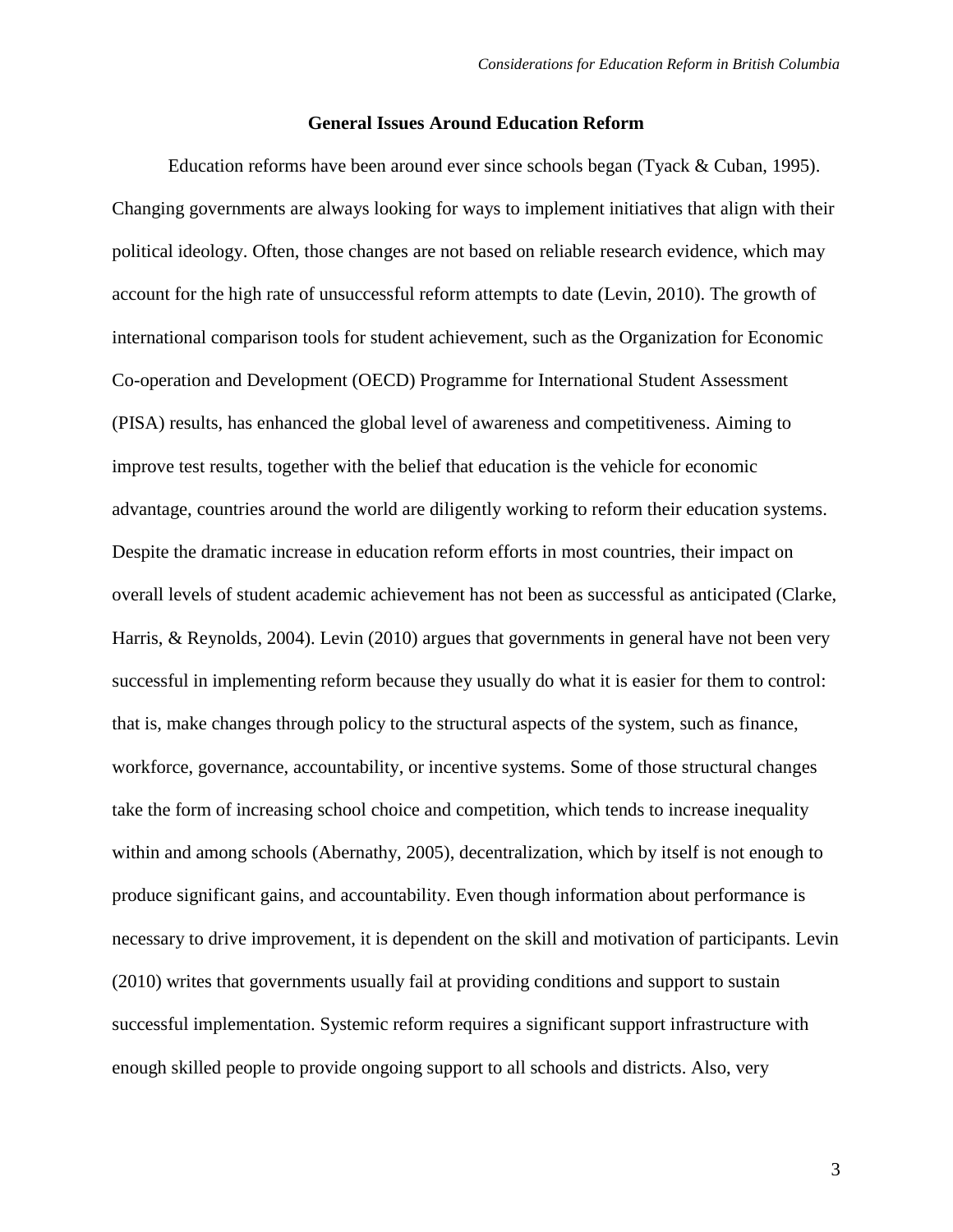important in the implementation process is the relationship of all stakeholders. This aspect will prove exceptionally difficult for B.C. because, "as it now stands, the system is fractured at its core" (Fleming, 2011, p. 104). However, the BCTF and the Ministry of Education have recently reached a tenuous agreement to postpone further contract negotiations until June 2013(CBC, 2012). This timeframe provides for a small window of opportunity which could allow willing education stakeholders to take steps towards repairing and nurturing a relationship based on trust.

It is not possible to generate improvement in schools against the wishes of educators (Levin, 2008; OECD, 2009). Engagement needs to be the highest priority because motivated and committed people are the most important resource in successful educational reform (Levin, 2008, 2010). However, there are always multiple sides to an issue, and that is true of governments and the constraints and pressures they face. Government decisions are usually not constrained by research evidence, but rather by general public opinion and that of particularly powerful interest groups, such as business associations, parent advisory committees, trustees associations, and unions. While governments have to juggle many aspects of issues, critics are often committed to only one issue. Governments live within a climate of constant compromise and imposition as they reconcile the advice from civil servants with their political agenda. Levin (2010) suggests that policy-making in education is especially sensitive. Most citizens have had experience with the school system by virtue of having been a student and therefore have strong opinions about education. Combined with the fact that education has to do with children and the future, education is an issue that brings out many opinions and anxieties, and governments face huge political penalties and criticism for small mistakes. All these constraints are not used to excuse government from its responsibilities, but rather to provide a context for the realities of governing that need to be taken into account when building successful and collaborative relationships. In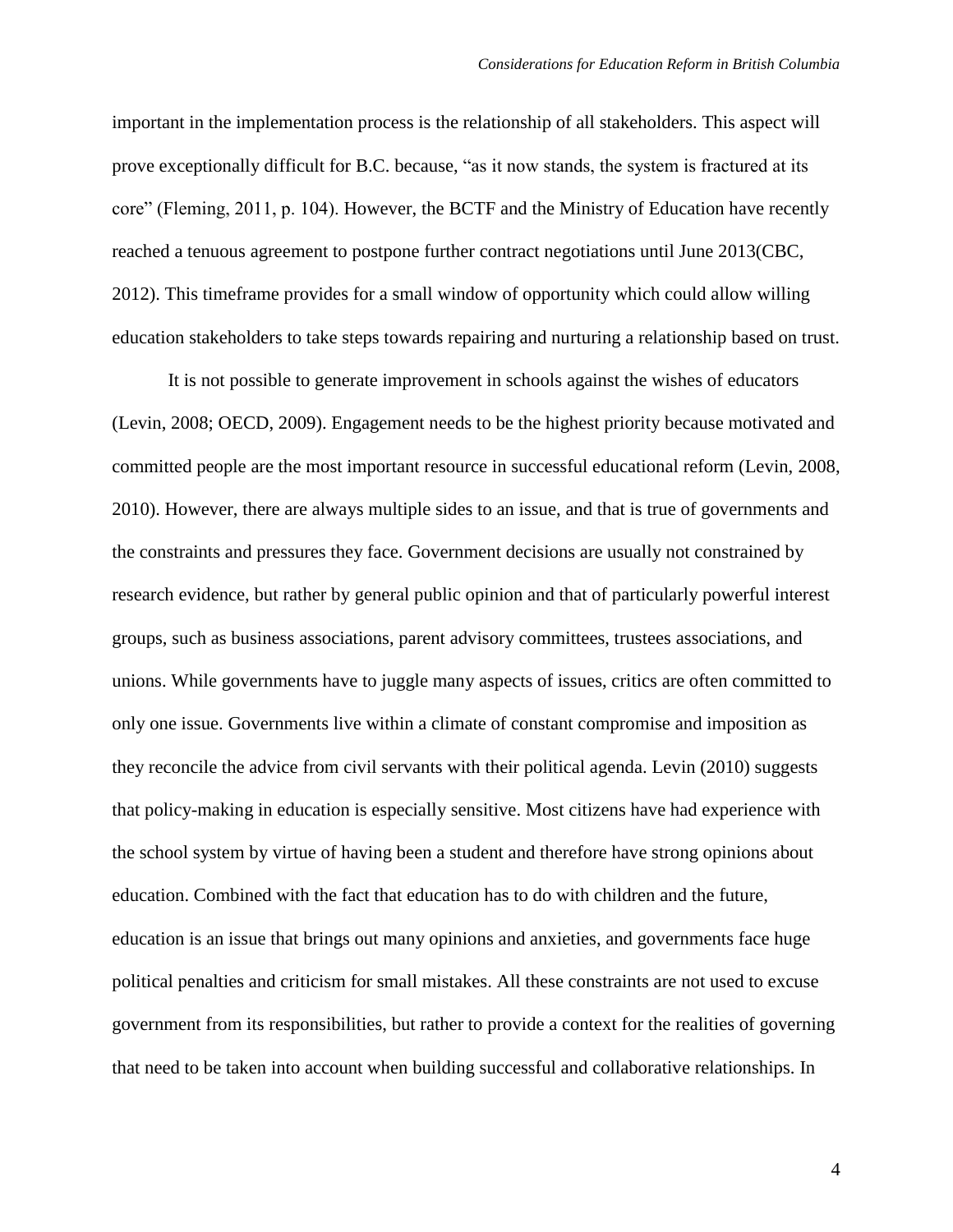B.C., this awareness is especially important. The need for all stakeholders to communicate and work towards developing a common vision is imperative for the province to proceed with educational reform.

# **Challenges Around Education Reform in B.C.**

Even though school reform in B.C. is justified by the government as needed to support their vision for the province (Premier's Technology Council, 2010), the elements highlighted in B.C.'s Education Plan (British Columbia Ministry of Education , 2011), especially personalization of learning, higher order thinking skills, and more involvement of family and community in students' education, are powerful and positive elements to support student development. B.C.'s Education Plan is informed by input from twenty-first educational leaders such as Ken Robinson, Michael Fullan, David Hargreaves, John Abbott, and others (georgeabbottbc, 2012). While it is laudable that B.C. has made an effort to seek the advice and expertise from these leaders to guide them in shaping the vision for reform in the province, the current government has not devoted as much energy and effort to create a climate conducive to implementing reform. B.C. will face significant challenges on its path to education reform.

Firstly, there is a major disconnection between the ambitious vision for reform that the government is putting forward and the difficult financial realities within the system. Fleming, in his 2011 book *Worlds Apart,* argues that

a disjuncture between education decision making and fiscal responsibility ... [has created a situation where boards] vigorously complain that the schools are underresourced, that the basic education program [funding] formula used by the province … is insufficient … On the other, provincial authorities point to … escalating provincial expenditures in schooling … [combined with] the shrinkage in public school populations … [and] little is ever resolved. (pp. 108–109)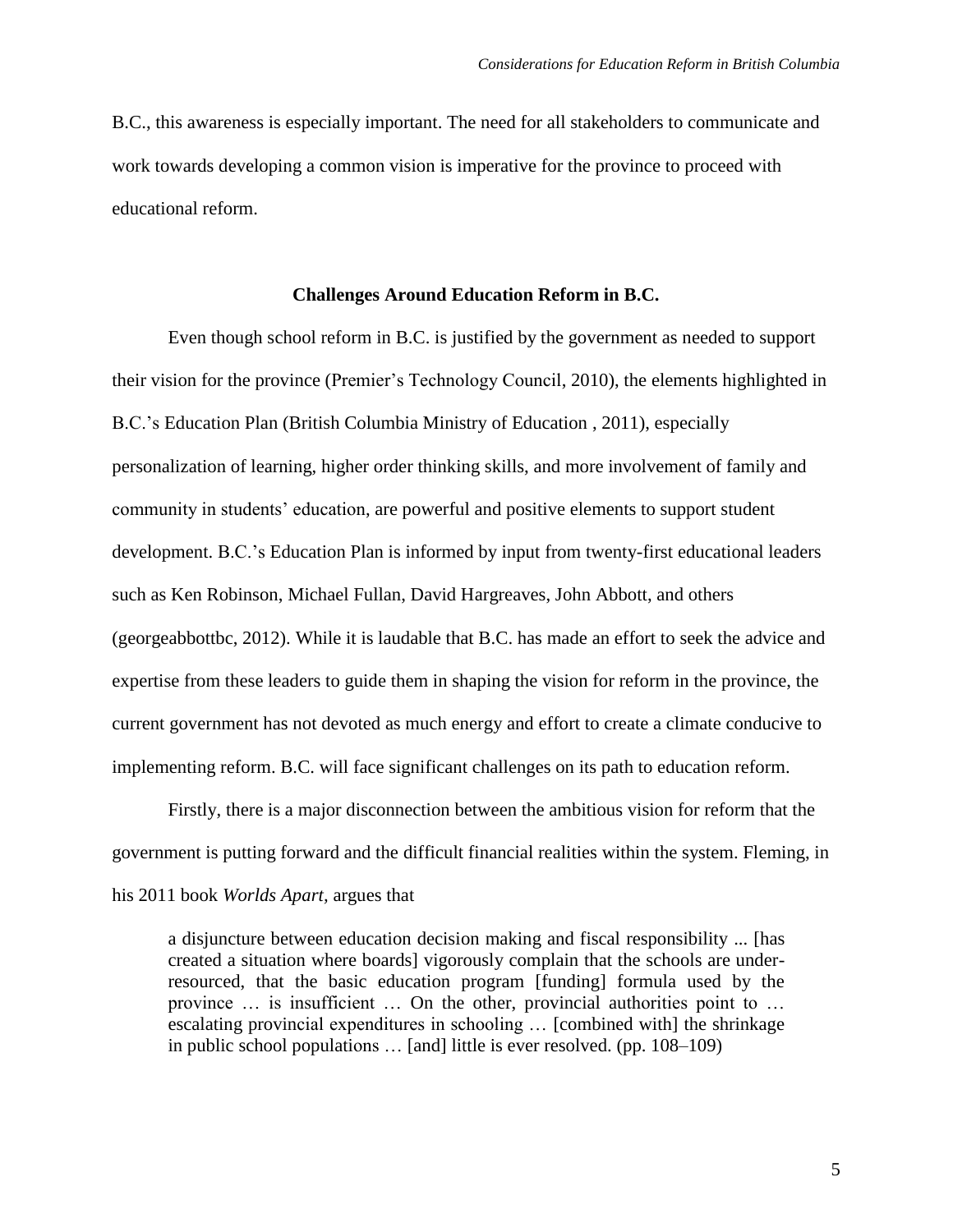Secondly, there is a high turnover in government's Ministry of Education personnel making it difficult to give reform the time and consistency it requires (Fleming, 2011).

Lastly, and most distressing to those of us craving positive education improvements in the province, are the strained relations between the two main stakeholders in education, the BCTF and the Ministry of Education. Fleming argues that "connections between the ministry and schools in the system are currently fewer and more tenuous than at any other time in the province's history" (p. 103). This conflict between the union and government has lasted for over 40 years, making it very difficult to embark on successfully implementing reform. BCTF executives (Clarke, 2003) bragging about being "the most effective and vocal opposition the government faces" and being government's "biggest public policy headache" does little to promote a respectful climate for collaboration. The same can be said about the malicious use of media by government, as evidenced by recent TV ads, discrediting the teaching profession and what it stands for (CTV, 2012). Fleming (2011) writes that opportunities to pursue sound educational policies are slight when the fundamental calculations remain political and confrontational on both sides. Charlie Naylor (2002), a senior researcher with BCTF, suggested replacing the traditional "shotgun" approach to the various teacher union activities with a more targeted, cohesive, and productive approach. It is about prioritizing the issues that most impact student learning and approaching these issue with a collaborative approach rather than a confrontational one. It is crucial for B.C. to work towards repairing these frayed relationships and establishing a climate of respectful collaboration before embarking on educational reform. Fullan (2011) proposes that if a system does not have a climate of respect, there is only one way to break that cycle of distrust—respect others before they have earned the right to be respected, and then build competencies and trust over time. Now, who will take the first step?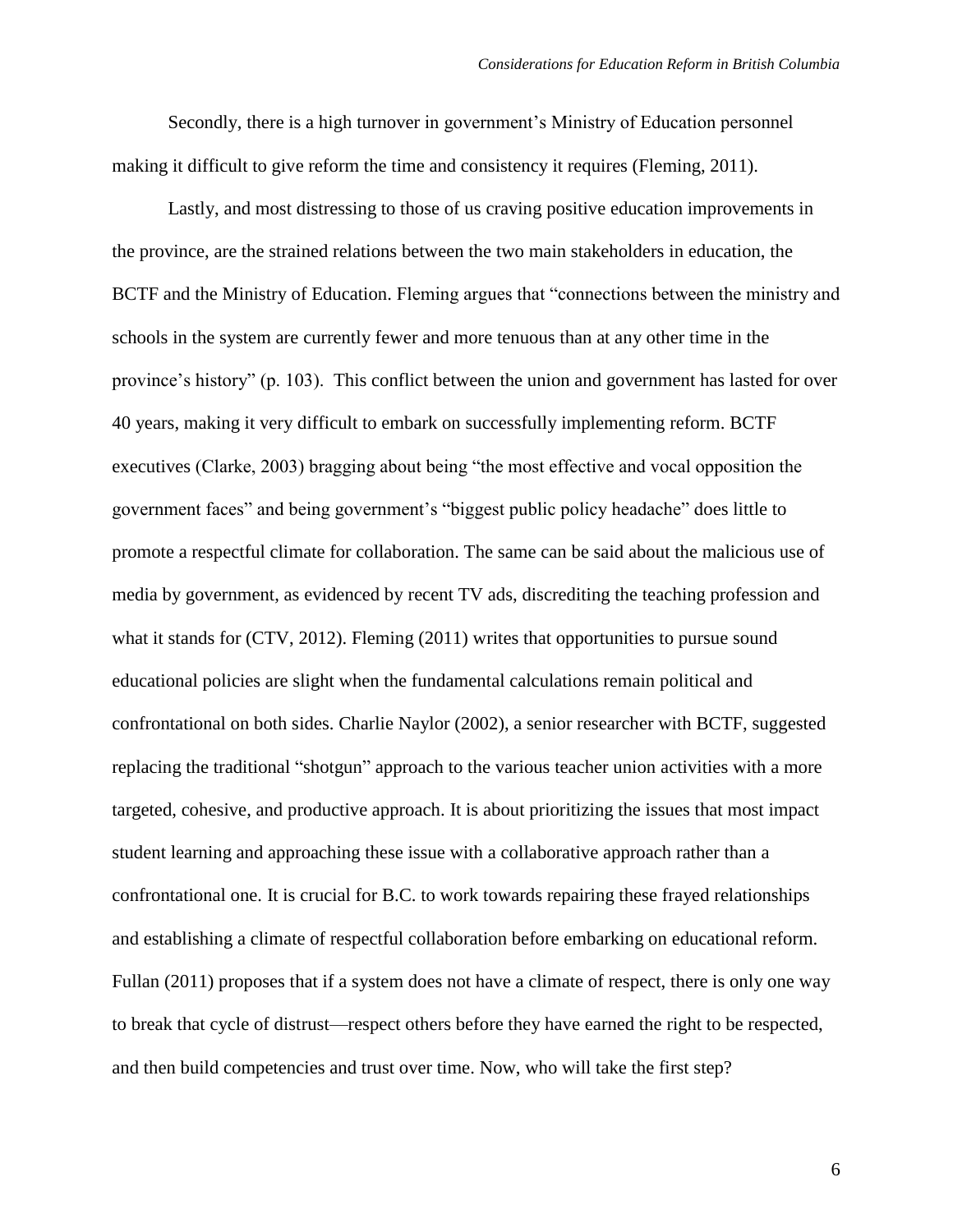### **Considerations for Successful Reform in B.C.**

Michael Fullan's (2011) drivers for educational reform provide an effective model to frame discussion around required conditions for successful reform in B.C. Fullan (2011) argues that whole system reform is guided by drivers, defined as policy and strategy levers that have the least and the best chance of driving successful reform. Drivers' effectiveness is measured by how well they foster the four crucial elements for whole system reform: intrinsic motivation, instructional improvement, teamwork, and allness. Fullan (2011) writes that the key to systemwide success is placing educators and students at the centre, and that policies for reform need to foster intrinsic motivation as well as skills enhancement of all participants. Much evidence for the impact of the four elements outlined by Fullan as crucial to facilitating reform is provided by PISA results (OECD, 2010) and the McKinsey report (Mourshed, Chinezi, & Barber, 2010) for top performing countries.

Fullan (2011) uses the United States as an example of a cautionary tale for countries considering educational reform. Within a climate of urgency, the United States has adopted drivers that, even though they may look like plausible solutions, end up being "silver bullets," such as accountability, promotion of the individual, technology, and fragmented strategies to improve some schools but not all. These drivers, Fullan (2011) argues, are ineffective because they alter formal attributes of the system without reaching the internal substance of reform, the day-to-day culture of school systems, which is what really propels and sustains reform. Fullan (2011) writes that these *wrong drivers* have a place in reform but that it is a mistake to lead with them, as they achieve temporary pockets of improvement, but can never establish the conditions for whole system reform. On the other hand, intrinsic motivation, instructional improvement,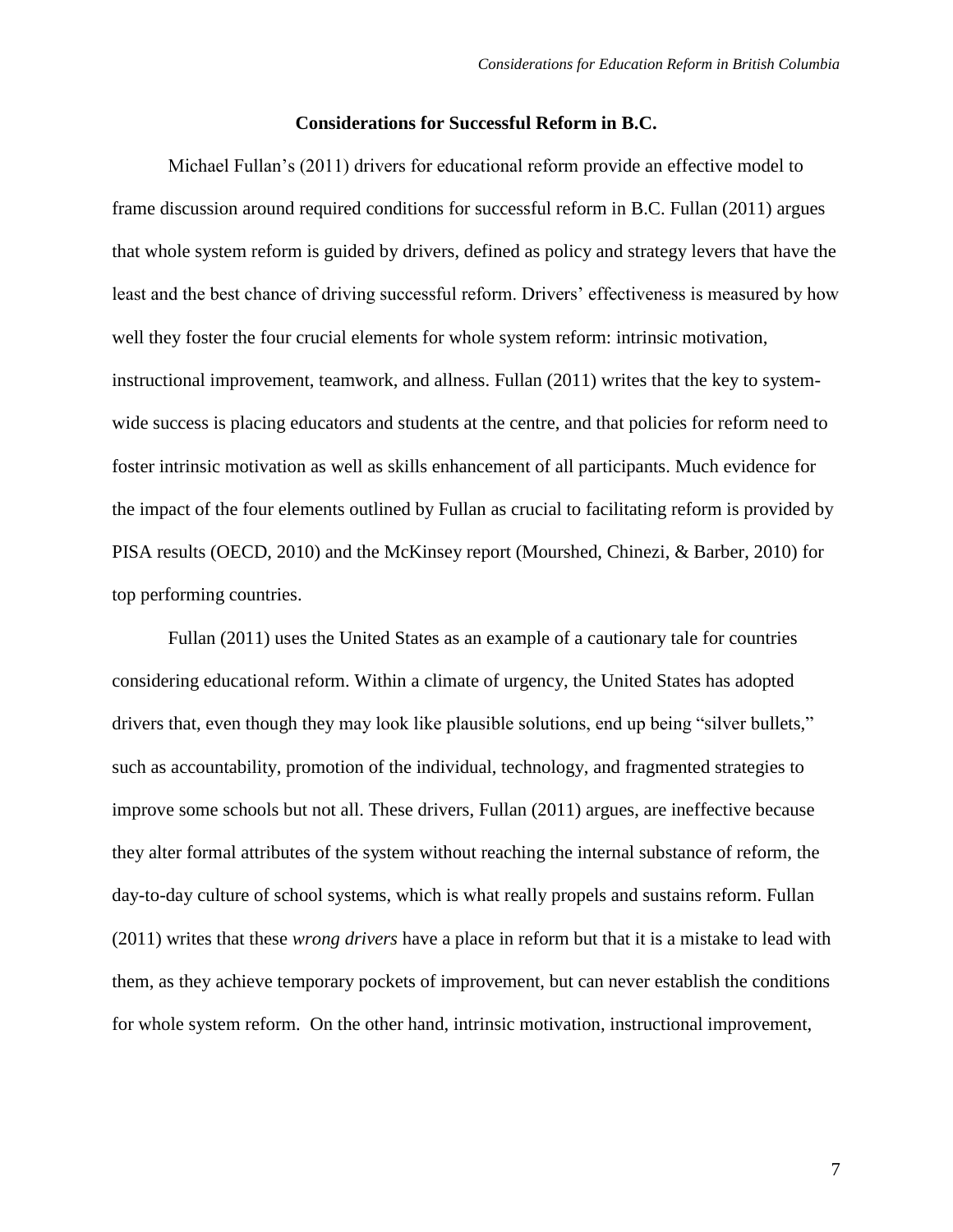teamwork, and allness are the anchors of whole system reform because they promote sustainability of the initiatives by working directly on changing the culture of school systems.

Unlike the United States, the province of Ontario, has been cited as an example of a successful professionally driven reform in the OECD report (2011), among other leading countries such as Finland and Singapore. As another province within Canada, Ontario provides a good example for British Columbia with their choice of effective drivers and of possible pitfalls to avoid. Ontario started its educational reform in 2003 within a political climate of strained relationships such as B.C. is currently experiencing. Education was deemed to be a priority and government believed that in order to move forward with a reform agenda it was imperative to build a relationship of trust with the teaching profession, school boards, and all other stakeholders in education (Levin, 2008; OECD, 2011). The government surrounded itself with experts in education and reform, and together articulated a shared vision for capacity-building system change that helped to anchor and sustain reform in the years that followed.

### *Accountability Versus Intrinsic Motivation and Capacity Building*

The U.S. focus on accountability uses standards, assessment, rewards, and punishment as core drivers and assumes that educators will make the necessary changes to develop the skills and competencies to get better results. Fullan (2011) argues that leading with accountability is not the best way to achieve accountability. Ontario understood that most top-down initiatives were unable to achieve deep and lasting changes in practice. Instead, what was required was to build new or strengthen existing skills and to generate deeper motivation by highlighting the learning-instruction-assessment nexus that was central to driving student achievement. To that end, they downplayed the public reporting of assessment results and focused instead on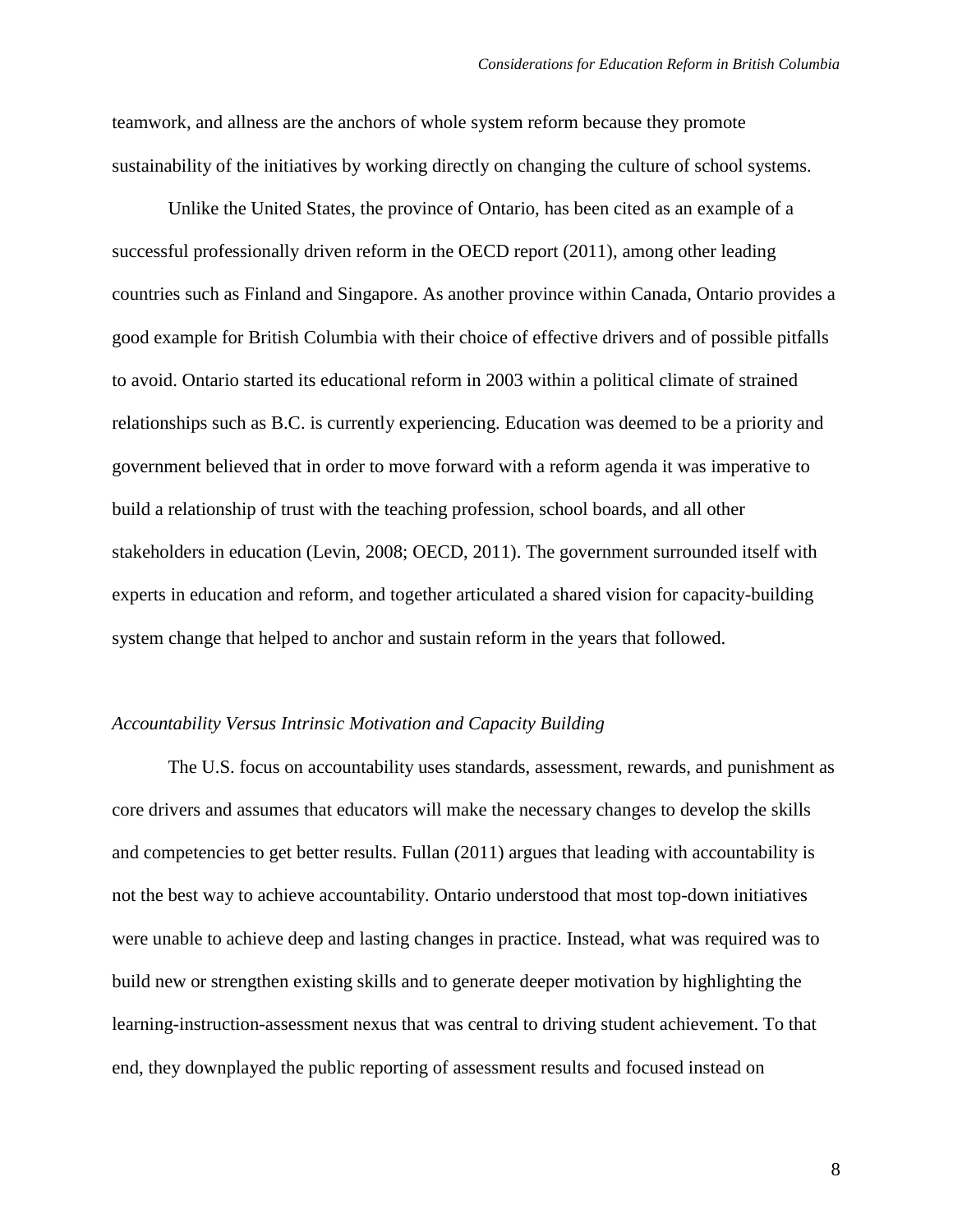providing support and expertise to struggling schools (Levin, 2008; OECD, 2011). This vertical accountability is essential, but it needs to be sustained by horizontal accountability among peers through capacity building, engagement, and trust building. Ontario invested in teacher-generated solutions to weaknesses in achievement results. This show of trust in the competence and professionalism of the teaching force was an essential ingredient in repairing the previous rupture between the profession and the government (Levin, 2008; OECD, 2011).

#### *Individual Quality Versus Teamwork*

Teacher appraisal and feedback would seem like a good idea, justified on the principle that feedback improves performance, but Fullan (2011) argues that it will not work unless it is embedded in a school culture of learning where teachers are motivated to learn from feedback. These professional collaborative relationships are shown to significantly contribute to gains in student achievement (Leana, 2011). Better performing countries studied by the McKinsey group (Mourshed, Chinezi, & Barber, 2010) are successful because they develop the entire teaching profession, combining policies to attract and develop high quality teachers with strategies and incentives for leaders and peers to work together. If teacher quality is the main factor related to student learning, and a country or province wants whole system transformation, then all teachers must own the reform. All of the successful systems have recognized this fact. What works is the daily experience of all teachers as peers working together in a purposeful, effective way while embracing public accountability (OECD, 2011). Unlike the United States, where individual teachers and schools were rewarded by how high students scored on tests, Ontario developed a climate of collaboration, allocating funding for schools to support teachers working in teams to promote student achievement. The government modelled this approach by creating working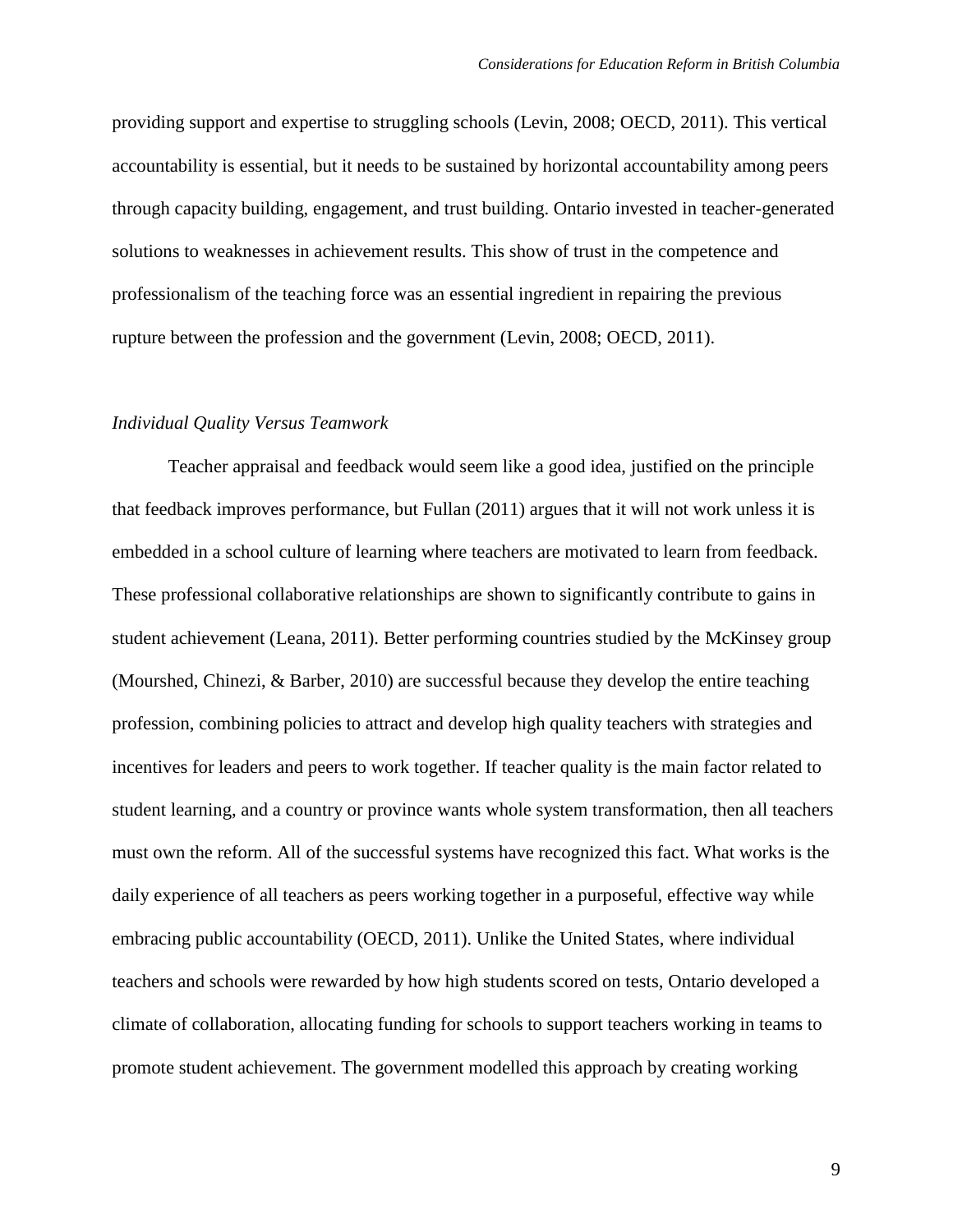teams that provided support and expertise to schools (Levin, 2008; OECD, 2011), believing that improving pedagogy would bring about the desired improvement in student academic achievement.

## *Technology Versus Instructional Improvement*

Currently technology seems to be winning the race for attention and funding over pedagogy (Bush & Wise, 2010). Technology can lead to distraction, as it is continually improving while instruction may not. Technology will be a dramatic accelerator if we can put instruction and skilled motivated teachers and students in the lead. In this way, students will motivate teachers as much as the other way around. In their promotion of technology to personalize learning for all students (British Columbia Ministry of Education, 2011), the province of B.C. will benefit from considering Fullan's (2011) caution that no successful system became good using technology at the front. Instead, a focus on improving pedagogy will have a greater impact on student learning.

### *Fragmented Solutions Versus Allness or Systemic Solutions*

Systemic strategies require and support universal, on-the-ground improvement efforts. Capacity building, group work, and deep pedagogy accelerated by technology are processes that support all schools engaging in improvement of practice. Systemic means all elements of the system are interconnected and involved day after day. Successful countries, such as Finland, believe that universal quality education is crucial to their future, and that all stakeholders must be part of the solution (OECD, 2011). These governments have come to trust and respect teachers by making provisions to ensure the quality of their preparation, the quality of their working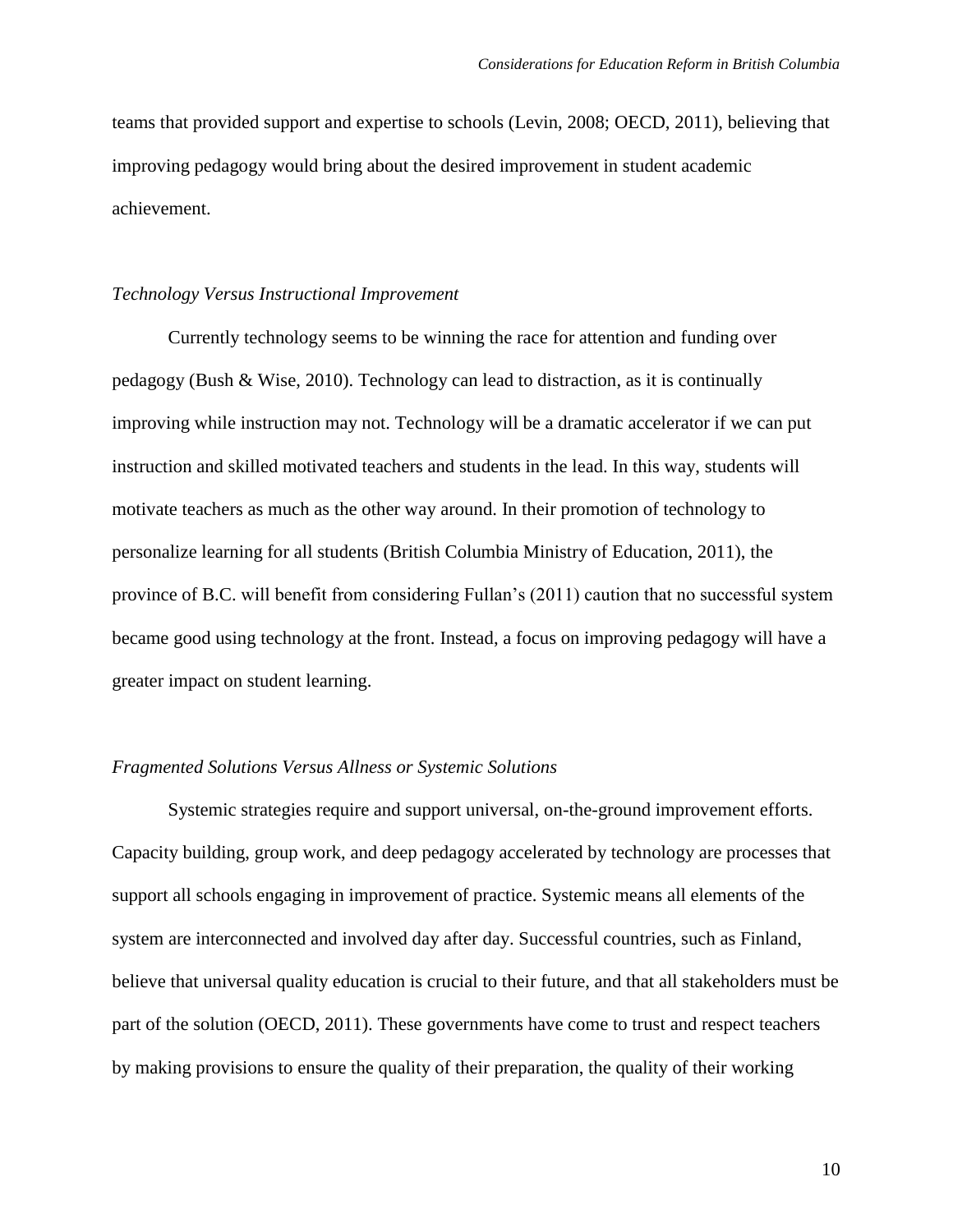conditions, and in enabling teachers to work together. Unlike the United States, which implemented a fragmented solution by aiming to improve the bottom 5% performing schools (U.S. Department of Education, 2009), B.C. would do well to model itself after a systemic reform model, such as Finland's (OECD, 2011), aiming to improve learning for all students.

Systemic implementation is not "quick." The McKinsey report (Mourshed et al., 2010) found that when using effective drivers it takes an average of six years to implement. Abbott (2011) agrees with the paradox of education reform, that it is so urgent it must not be rushed! He advocates a start-up model by setting up a "drip-feed" of ideas into whichever communities wish to be involved, and then finding several well-defined pilot areas in which there is the confidence to spearhead these changes. At the same time, faculties of education need to integrate new ideas into their programs and into supporting professional development to existing teachers. Lastly, Abbot, in agreement with Fullan (2011), states that all changes must be implemented with the moral imperative to benefit all students.

#### **Conclusion**

Researchers have argued that education reform is a complex and multi-faceted undertaking fraught with dangers and prone to failure (Fullan, 1991; Harris, 2000). While both top-down and bottom-up models of education reform have proven ineffective in sustaining a climate conducive for systemic change to occur, a combination of the two seems more promising (Fullan, 1994). There will always be tension between horizontal and vertical authority but both groups need to define their world to include the other as part of the same system. Connectivity and cohesion are constantly cultivated while recognizing that the interests of the local and central entities are in dynamic tension. The idea is to find complementary synergy while appreciating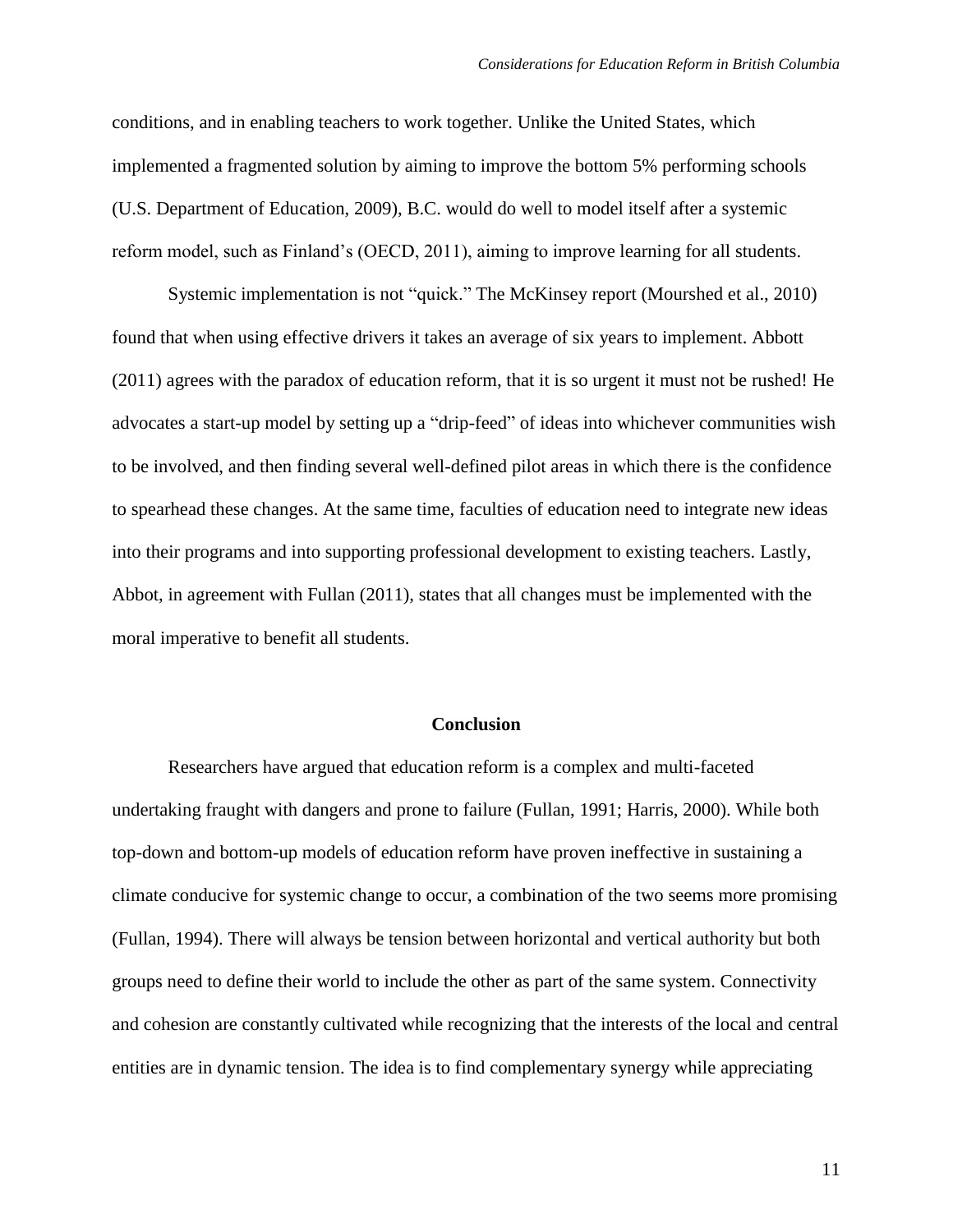differences. If reform comes with a tone of imposition from the top, taking the shape of an incoming tsunami wave, it is bound to cause a great deal of destruction in the process. However, if reform is gentle and collaborative and ideas are allowed to percolate and be owned, then the chances for success are greatly enhanced (Levin, 2008). There is a place and a need for a centre that holds it all together, that provides the nourishment, support, and conditions for ideas to take hold and flourish. The key for success is to respect and accept that each stakeholder has a role to play in education reform.

In order to forge ahead with education reform, British Columbia needs to reduce the current political noise surrounding public education. The use of media to promote and garner support for individual agendas only contributes to damaging the reputation and morale of the teaching profession, as well as to a loss of support for and faith in public education. There are a number of considerations for B.C. as it embarks on educational reform. Firstly, the educational reforms of the province of Ontario were not used as an example of a perfect reform, but rather as an example of a successful one. Three key elements to Ontario's success that are especially relevant to B.C. are the unrelenting effort by government to restore trust, peace, and stability before moving ahead with governance reforms (Sattler, 2012); the building of a shared vision for reform and the allocation of funding and supports to implementing that vision; and also the belief that teachers, if supported, had the expertise to problem solve around maximizing student learning. Secondly, Fullan's (2011) drivers for successful reform provide B.C. with guidance on decision making around prioritizing reform initiatives. The main agenda should focus on promoting capacity building and a collaborative culture within the profession in order to support the student learning-instruction-assessment nexus; an investment in strengthening pedagogy matched by an investment in technology to power effective strategies; and above all, a strong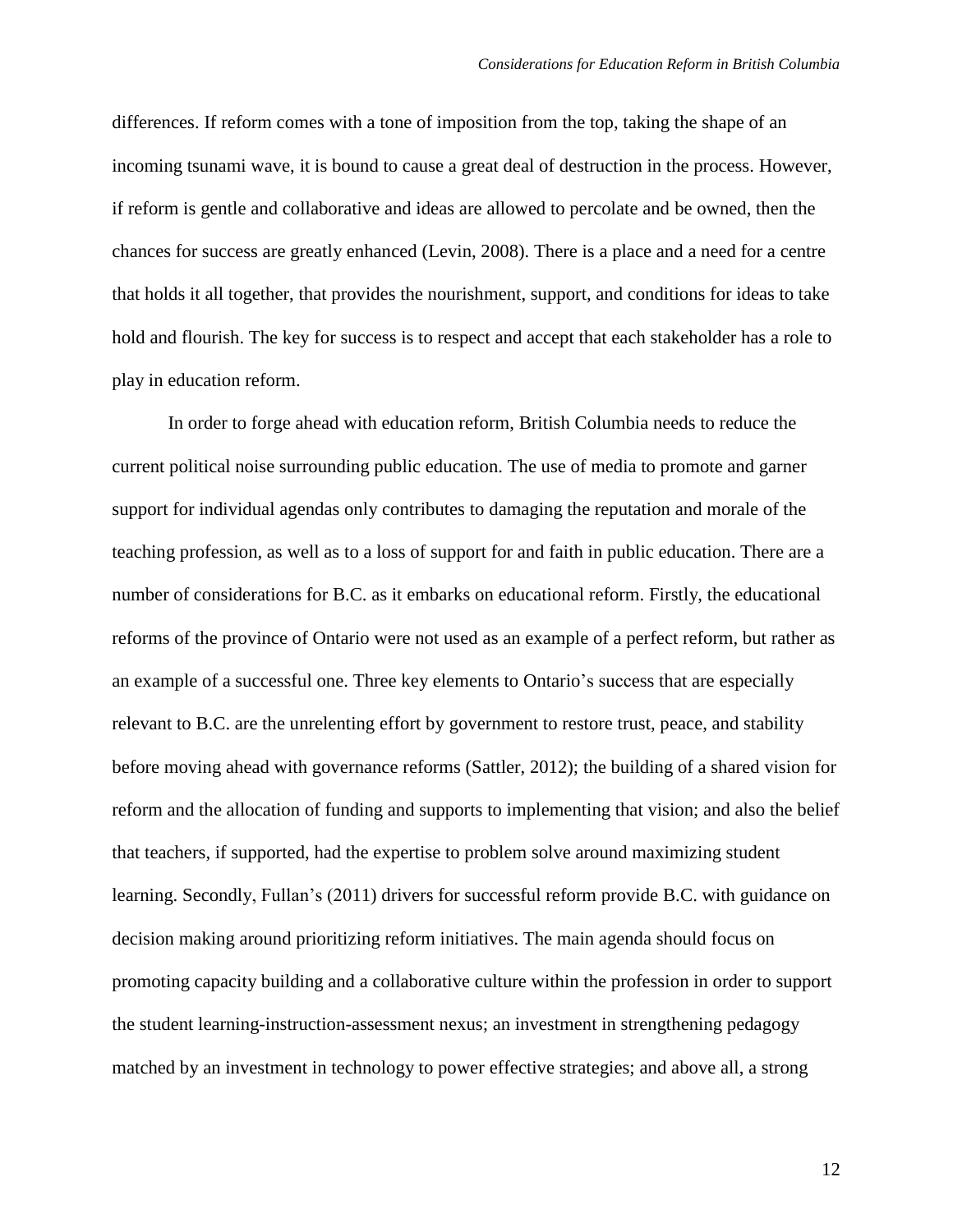commitment to the moral purpose of raising the achievement bar by implementing support systems with the objective of closing the academic achievement gap for all students.

Finally, Tyack and Cuban (1995) remind us that the likelihood of educational changes "sticking" is greatly compromised without strong sponsors who will see the reform through to its successful conclusion. B.C.'s government needs to consider what is best for the province over the long run rather than their short term political agenda. At a time of reform, education needs to be held as a priority with adequate funding allocated to support it. Restructuring reform policies that are driven primarily by economic benefits without due consideration of their social costs will significantly hinder credibility and success of reform. Instead, "education changes must be undertaken in compassionate, generous, and nurturing ways, where care for the individuals becomes a genuine core value" (Galway, 2012, p. 22).

If B.C. is truly committed to becoming a global competitor on the economic stage and a leader in twenty-first century education, as is the present government's goal, then all education stakeholders need to put their individual agendas aside and focus instead on working together to create a shared vision that will help restore confidence and pride in the province's public education system. Though not a road map to reform, the framework and experiences shared above can be used by all stakeholders, to not only provide reform within B.C. but model successful educational reform to those seeking the same beyond its borders.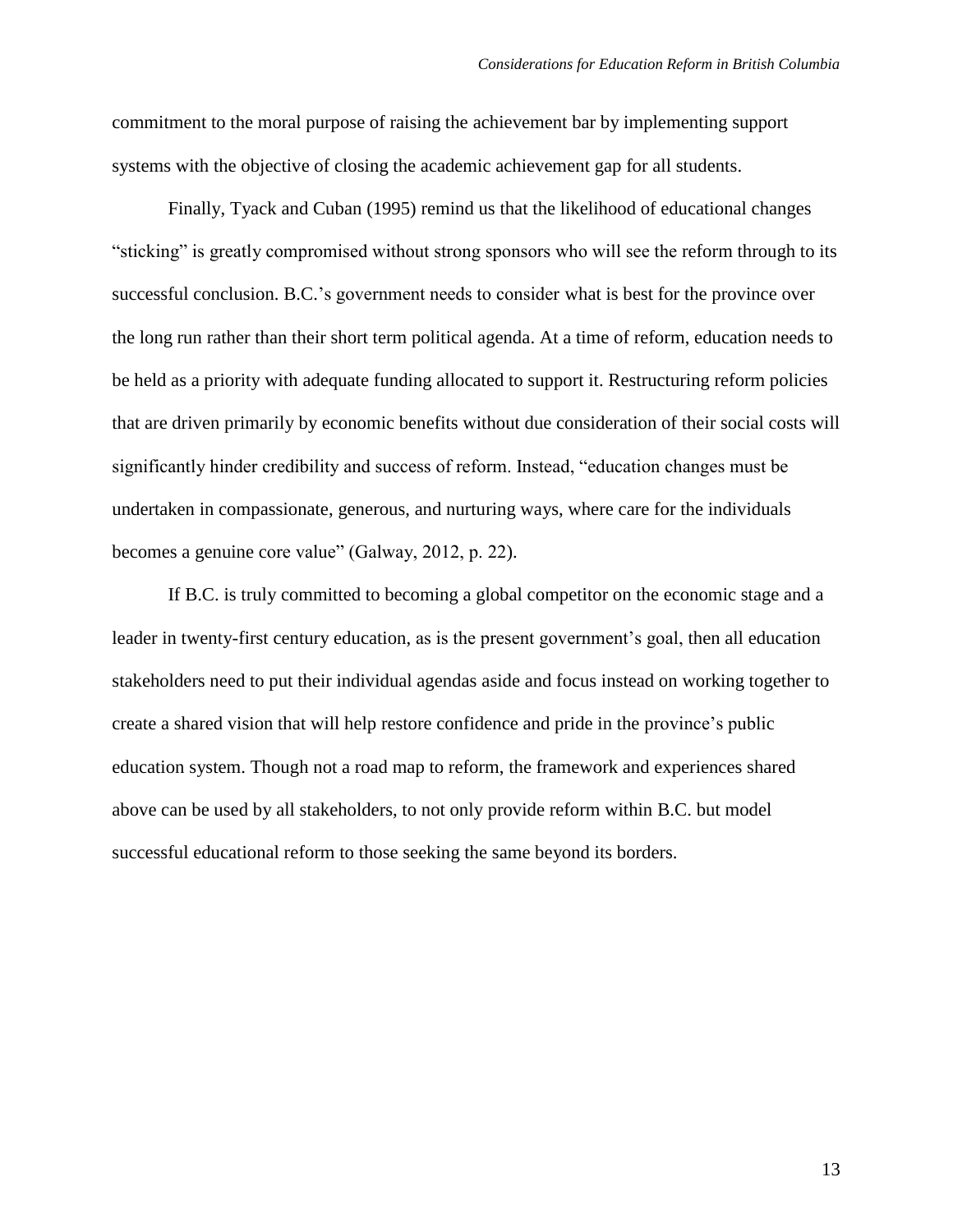# **References**

- American Association of Colleges for Teacher Education. (2010). *Twenty-first century knowledge and skills in educator preparation.* Retrieved from http://www.p21.org/storage/documents/aacte\_p21\_whitepaper2010.pdf
- Abbott, J. (2011). *Why is school reform difficult, and frequently problematic?* Retrieved from http://www.21learn.org/site/wp-content/uploads/Why-is-school-reform-difficult-andfrequently-problematic\_01\_12\_11.pdf
- Abernathy, S. F. (2005). *School choice and the future of American democracy*. Ann Arbor: University of Michigan Press.
- British Columbia Ministry of Education. (2011). B.C.'s education plan. Retrieved from http://www.bcedplan.ca/assets/pdf/bc\_edu\_plan.pdf
- Bush, J., & Wise, B. (2010). *Digital learning now.* Washington, DC: Foundation for Excellence in Education.
- CBC News. (2012, June 26). *Tentative deal announced in B.C. teachers' dispute.* Retrieved from http://www.cbc.ca/news/canada/british-columbia/story/2012/06/26/bc-teachers-contracttentative-agreement.html
- Clarke, P., Harris, A., & Reynolds, D. (2004, April). *Challenging the challenged: Developing an improvement programme for schools facing extremely challenging circumstances*. Paper presented at the Annual Meeting of the American Educational Research Association, San Diego.
- Clarke, P. (2003). Why us—again? *Teacher Newsmagazine*, *16*(1). Retrieved from http://bctf.ca/publications/NewsmagArticle.aspx?id=9032
- CTV News. (2012, March 20). *B.C. spends \$1.7M on ads in teachers' dispute.* Retrieved from http://www.ctvbc.ctv.ca/servlet/an/local/CTVNews/20120320/bc\_government\_ads\_teach er\_dispute\_120320/20120320?hub=BritishColumbiaHome
- Fleming, T. (2011). *Worlds apart: British Columbia schools, politics and labour relations, before and after 1972*. Mill Bay, BC: Bendall Books.
- Fullan, M. (2010). The big ideas behind whole system reform. *Education Canada*, *50*(3), 24–27.
- Fullan, M. (2011). Choosing the wrong drivers for whole system reform (Seminar Series Paper 124). Victoria, Austral.: Centre for Strategic Education.
- Fullan, M. (1994). *Coordinating top-down and bottom-up strategies for educational reform*. Retrieved from http://www2.ed.gov/pubs/EdReformStudies/SysReforms/fullan1.html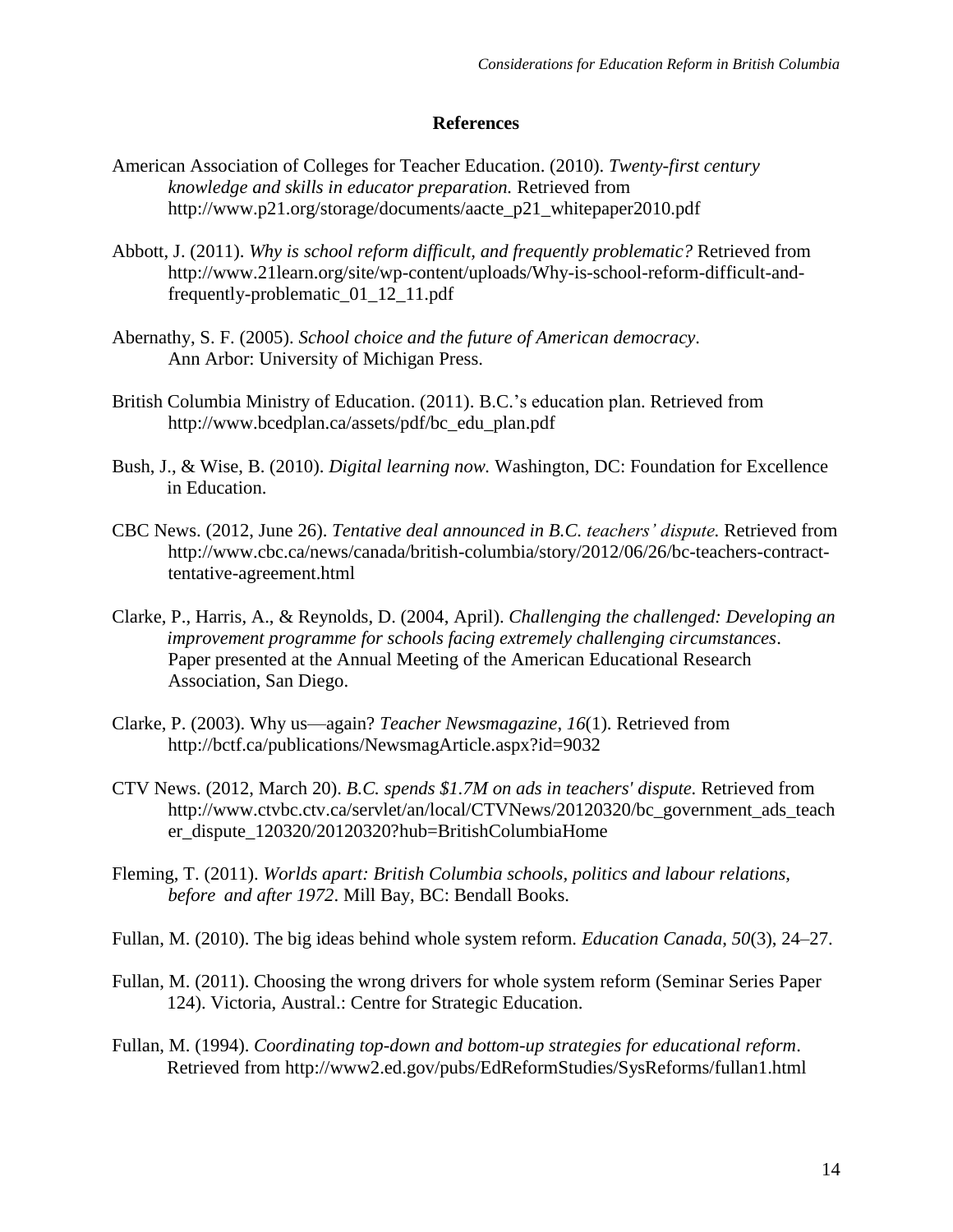- Fullan, M. (1991). *The new meaning of educational change*. New York: Teachers College Press.
- Galway, G. (2012). Lessons in leadership: Perspectives on corporate managerialism and educational reform. *Canadian Journal of Educational Administration and Policy*, *130.*
- georgeabbottbc. (2012, June 13). Yes, David Hargeaves, Michael Fullan, Ken Robinson, John Abbott and others #bced [Twitter post]. Retrieved from http://bced.wikispaces.com/June-13th-2011
- Harris, A. (2000). Successful school improvement in the United Kingdom and Canada. *Canadian Journal of Educational Administration and Policy*, *15*.
- Leana, C. (2011). An open letter to Bill and Melinda Gates on the value of social capital in school reform. *Stanford Social Innovation Review* (Draft, 28 February 2011).
- Levin, B. (2010). Governments and educational reform: Some lessons from the last 50 years. *Journal of Educational Policy*, *25*(6), 739–747.
- Levin, B. (2008). *How to change 5000 schools: A practical and positive approach for leading change at every level.* Cambridge, MA: Harvard Educational Press.
- Mourshed, M., Chinezi, C., & Barber, M. (2010). *How the world's most improved school systems keep getting better*. London: McKinsey and Company.
- Naylor, C. (2002). Reconciling teacher unionism's disparate identities: A view from the field (BCTF Research Report 2002-EI-01). Vancouver: B.C. Teachers' Federation.
- Organisation for Economic Co-operation and Development. (2011). *Lessons from PISA for the United States: Strong performers and successful reformers in education*. Paris: OECD Publishing.
- Organisation for Economic Co-operation and Development. (2009). *Making reform happen in education* (Paper prepared for the Education Committee, EDU/EDPC, 20). Paris: OECD.
- Premier's Technology Council. (2010). *A vision for 21st century education.* Vancouver: Premier's Technology Council. Retrieved from http://www.gov.bc.ca/premier/ attachments/PTC\_vision%20for\_education.pdf
- Sattler, P. (2012). Education governance reform in Ontario: Neoliberalism in context. *Canadian Journal of Educational Administration and Policy*, *128.*
- Steeves, T. (2010). British Columbia's neoliberal folly: Critiquing the push for "21<sup>st</sup> century" skills." Retrieved from http://bctf.ca/publications/NewsmagArticle.aspx?id=21900%20